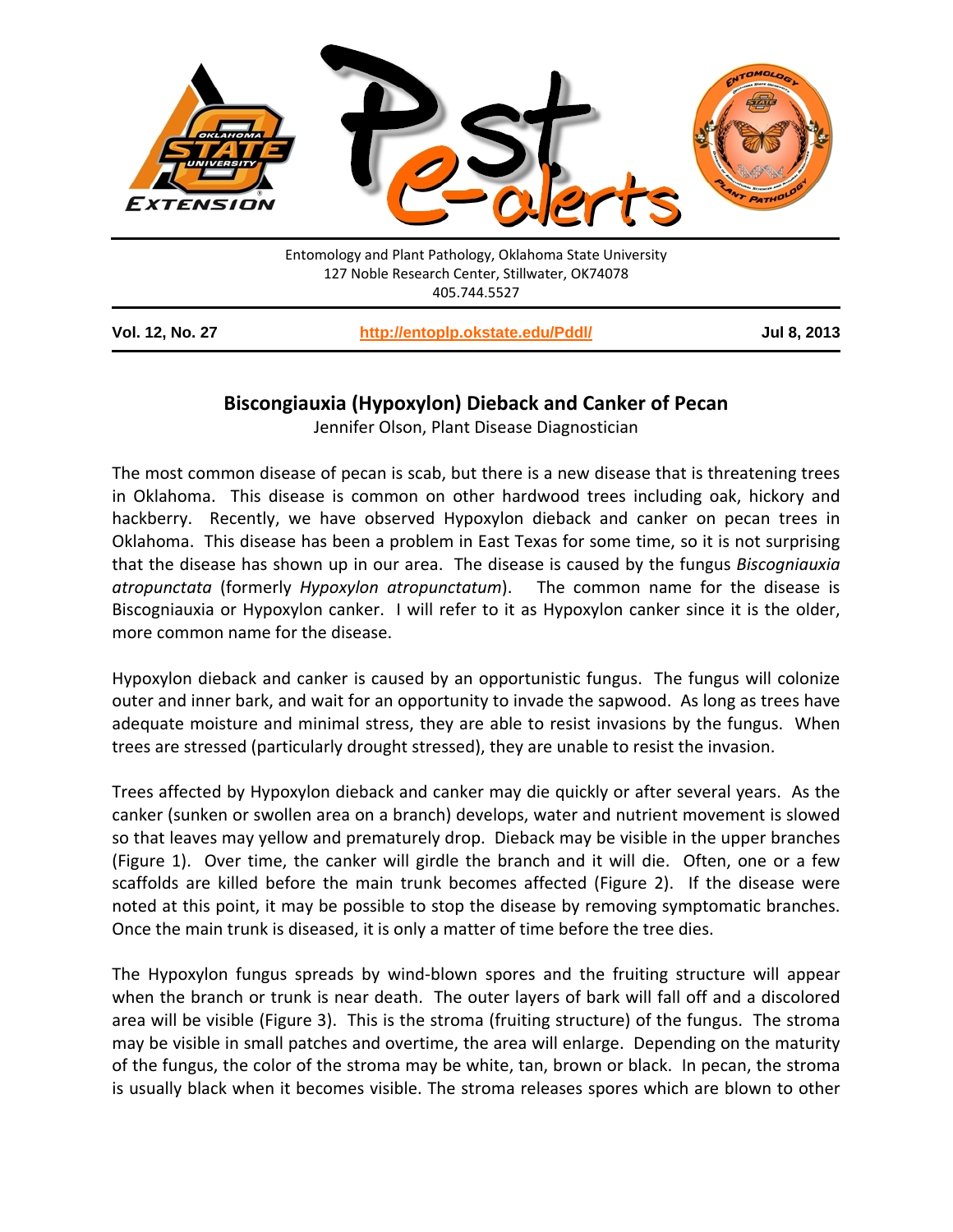susceptible trees in the area and new invasions are initiated. Trees under stress are more likely to become diseased than trees that are healthy and well-cared for.



**Fig 1**. Dieback in a native pecan tree due to Hypoxylon canker.



**Fig 2**. One limb was killed by Hypoxylon canker and subsequently removed. The adjacent limb is in decline and the stroma (fruiting structure) of the fungus is visible.

Management of Hypoxylon canker begins with prevention. Trees should be watered during periods of drought. Avoid injury to the trunk during mowing operations and practice proper pruning techniques. Remove dying and dead braches as they appear. Diseased wood should be disposed of by burning or burial.